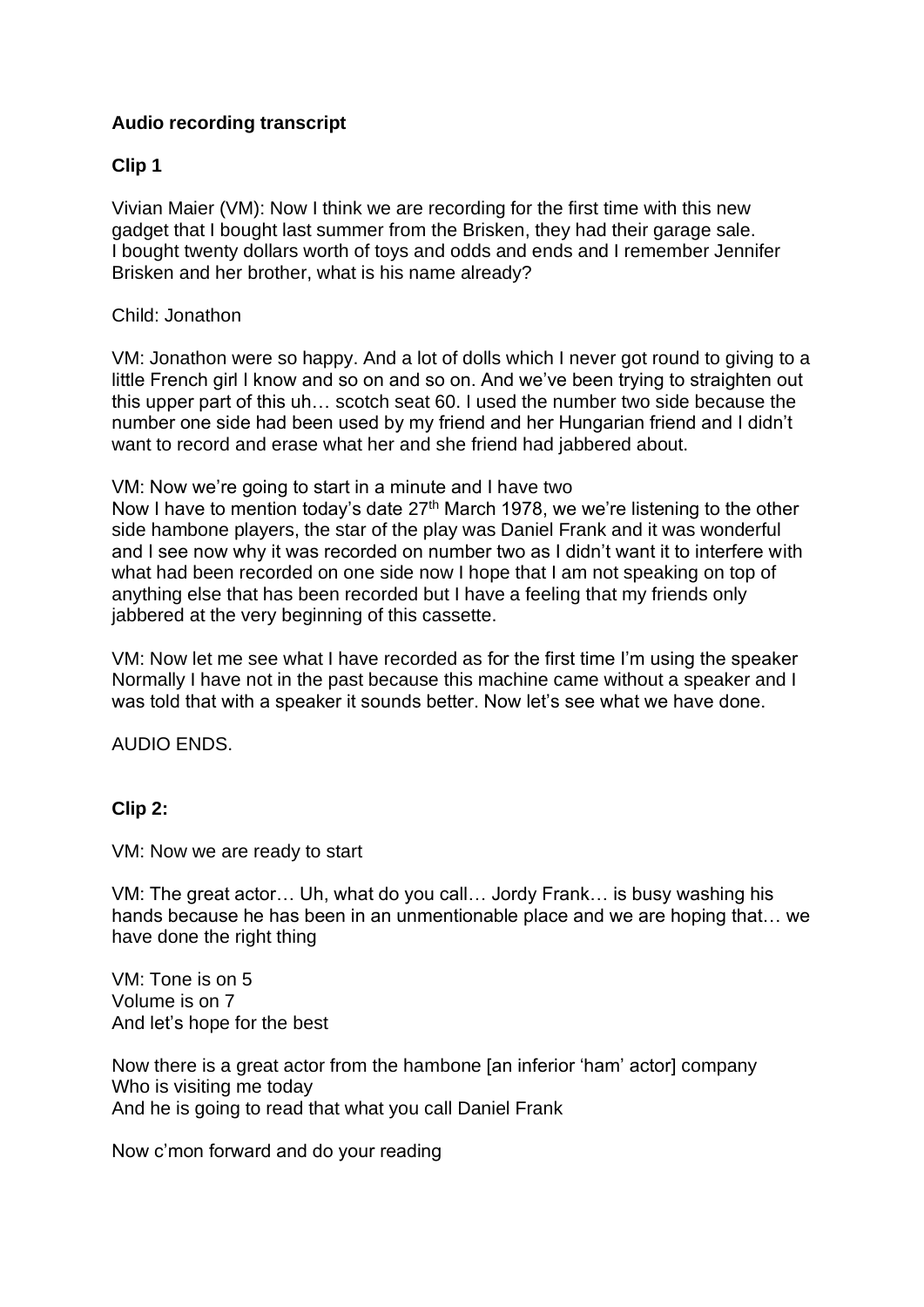Child: \*\*inaudiable\*\* Well first I'll have to wait for somebody to ask

VM in background: You ask the questions

Child: Who should I ask?

VM: Well, ask your brother, he'll be reappearing on the scene any minute

Child: OK

VM: Well come on!

Child: I'm waiting for…

VM: Well, don't wait just start asking the questions and by that time…

VM shouts: Hurry up tough guy! And use soap when you are washing your hands!

VM: Alright come on, I'm waiting for that question

\*Child chatters in the background\*

VM: Mr Hambone, he can hear you come on

Child: Jordy can you hear me?

VM: inaudiable

Child: Hurry up Jord

VM: Well hurry up we're wasting a lot of precious tape

VM: Oh my god, and here's someone with an enormous… umm…

Child: \* talks over Vivian \* Now Jordan!

VM: Not an enormous snake as I was going to say, but an enormous comb that has a couple, well more than a couple of teeth missing. And let's hear those questions Mr Hambone come on!

Child: Jordan! Now, you know when people take little flutes and they make the snakes go like that, are the snakes hearing the horn?

Other child: No.

VM in background: Talk into the microphone

Child: Right, snakes are completely deaf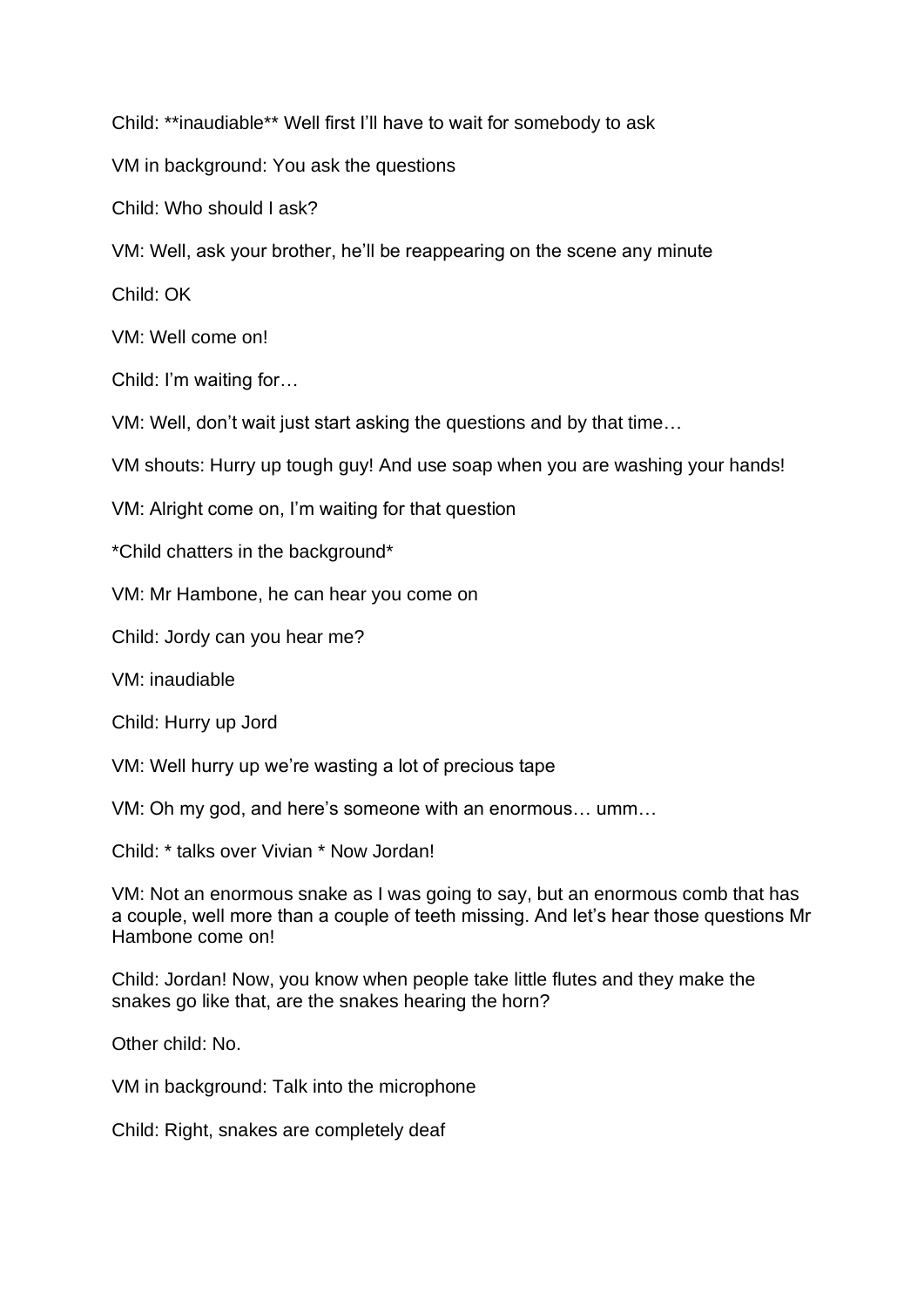VM: I didn't know that, you see how interesting it is, you should talk to the younger generation

VM: Let me play this back and see how dreadful it is

Audio ends.

### **CLIP 3:**

VM: I must say that, uh, no matter what we do the singing doesn't quite come out as well as it should. I suppose the paper you were holding in front of your mouth might have something to do with it.

VM: but we'll go on with the interview. Tell me something about yourself? In what grade are you in?

Child: 2nd

VM: I see, what is the name of your teacher

Child: Mrs something

VM: I see. And how old is she about? What would you say?

Child: I don't know

VM: and why don't you come over here not a million miles away from the machine. But what would your guess be?

Child: around 26

VM: I see. Is that old or young in your estimation?

Child: Medium

VM: I see. And is she tall? Thin? Short? Fat?

Child: kinda thin

VM: I see. And is she an agreeable just person?

Child: so, so

VM: I see. Now tell me something about your family. How many children are there?

Child: five

VM: Five?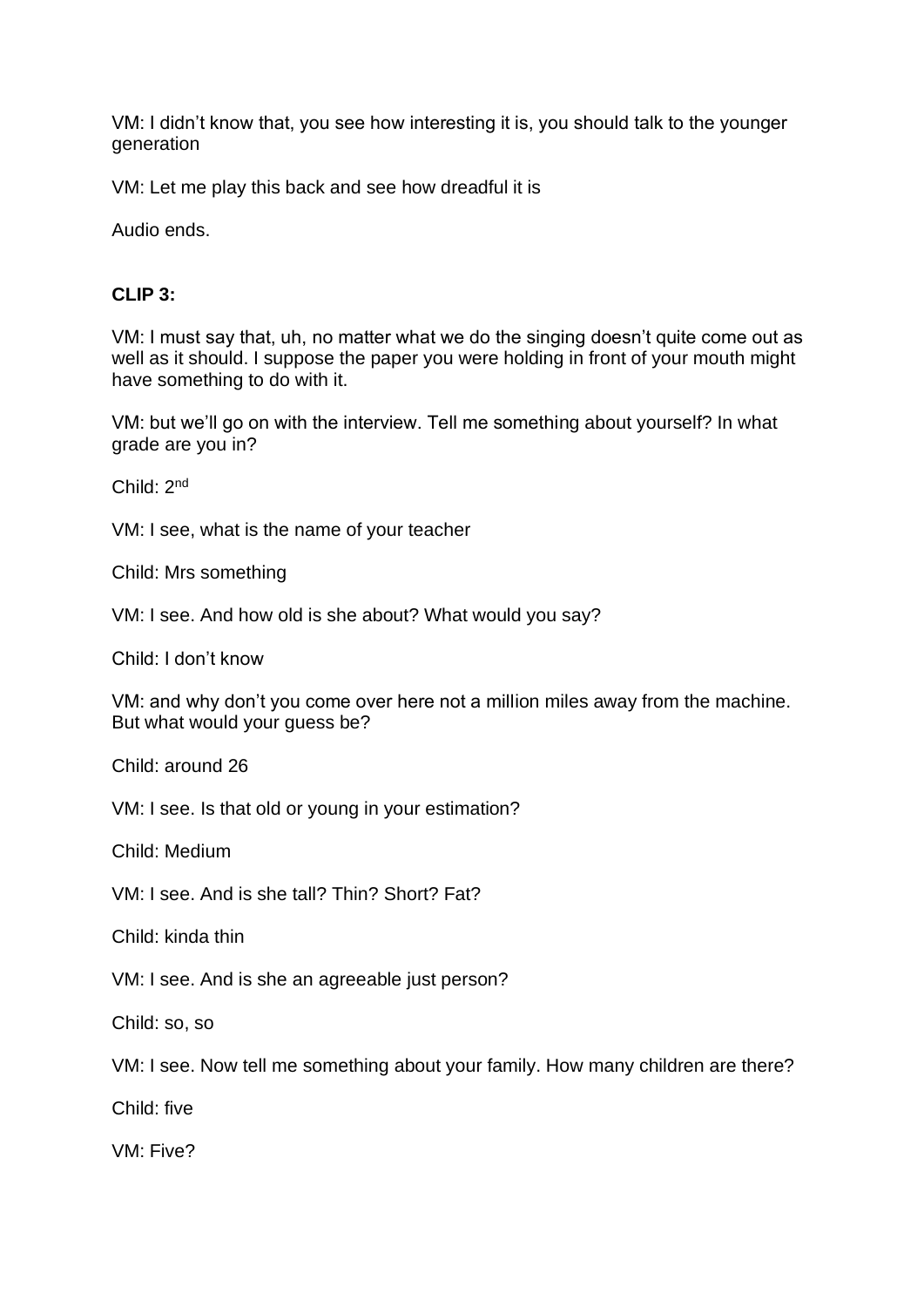Child: no, three!

VM: three, Oh. Now tell me about them.

Child: One's my sister who is the eldest and one's my brother who is the youngest

VM: I see, but now what are their names? and tell me something…

Child: Jennifer, is the sister, and Jordan is the brother

VM: I see. Tell me something about the temperament of your sister, what kind of person is she?

Child: well nice and you know

VM: Well I don't know, that's why I'm asking you, tell me

Child: Well you know like sometimes shes you know kinda ratty

VM: Uh huh, and then other times?

Child: Shes kinda nice, sometimes, you know

VM: uh huh, and how is the little brother?

Child: he's you know he's fussy and stuff

VM: I see and this time… for example meal times with your little brother, such as..

Child: He doesn't eat a lot and stuff and he takes \*\*inaudible\*\*

VM: Uh huh, I see, I see, and describe your parent, young? Old?

Child: 24! I mean, 34!

VM: I see, is that the mother or father you are speaking of

Child: both

VM: I see and what is that medium age? In your estimation?

Child agrees

VM: can you describe your father?

Child: in what ways?

VM: well, physically, mentally and so on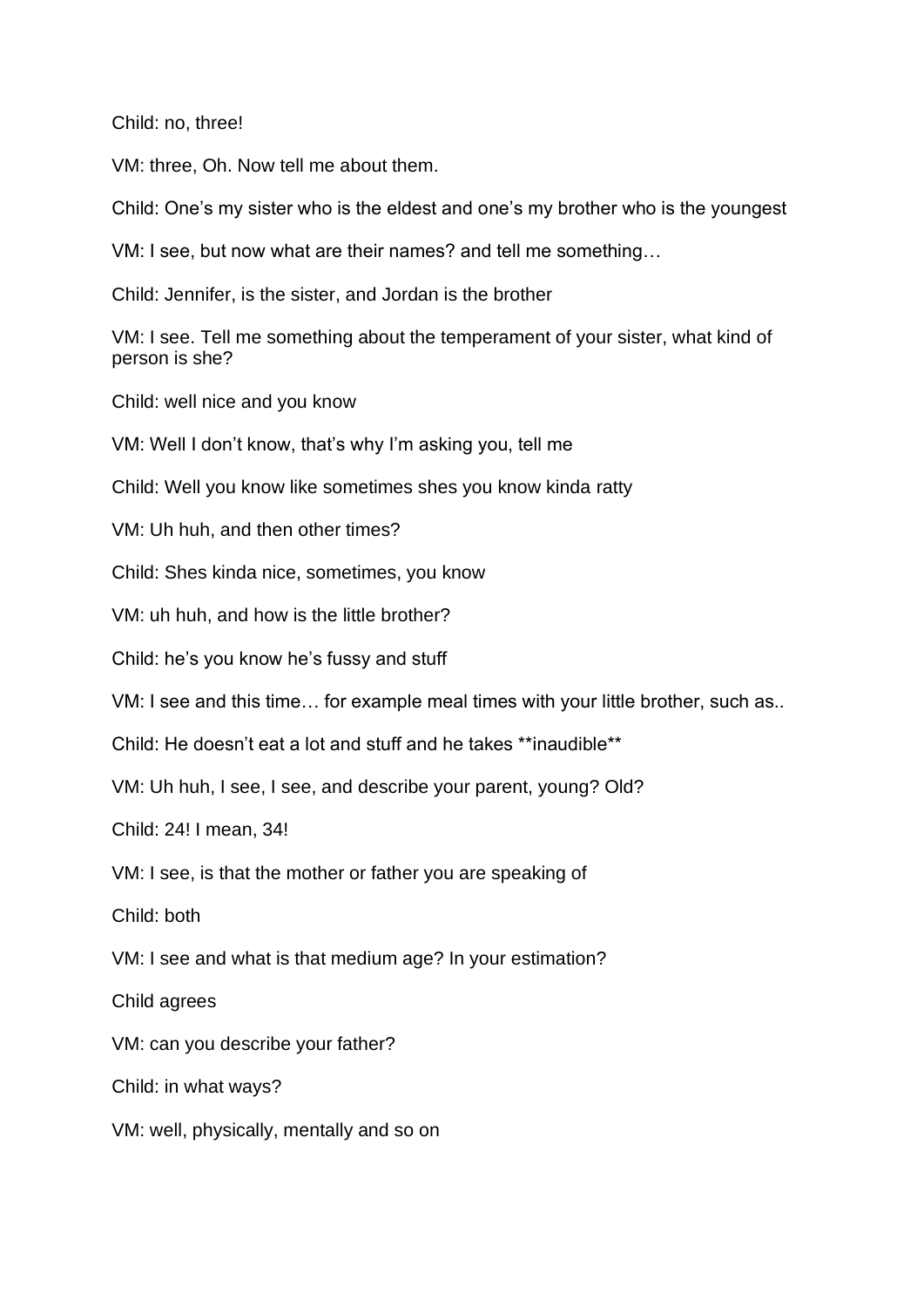Child: he takes a shower every morning. Eats early so he can get to work. He sells cars

VM: tell me is he a very busy man?

Child: Yes

VM: uh huh, does he spend a lot of time with you?

Child: No

VM: I see, why is that?

Child: Because he has to work

VM: I see. And your mother?

Child: She stays home a lot and stuff. Plays with us at night, eats with us

VM: I see, who do you like best? Your mother or father?

Child: My Mammy

VM: I see, I see. And who do you like best, your brother or sister best?

Child: my sister

VM: I see, I see this is very interesting and then of course you have also other relations, your grandparents, haven't you? Tell me something about them

Child: Ones name is Grandpa Ted, Ones name is Grandma Sally and Granny Alice and ones name is \*\*inaudible\*\* VM: and do you think grandparents are better than parents or what?

Child: No

VM: No, I see. And why is that?

Child: Because like they don't know me as well and stuff

VM: I see. And now what is your ambition for the future?

Child: What do you mean?

VM: well, what do you want to become? A fireman or?

Child: A magician